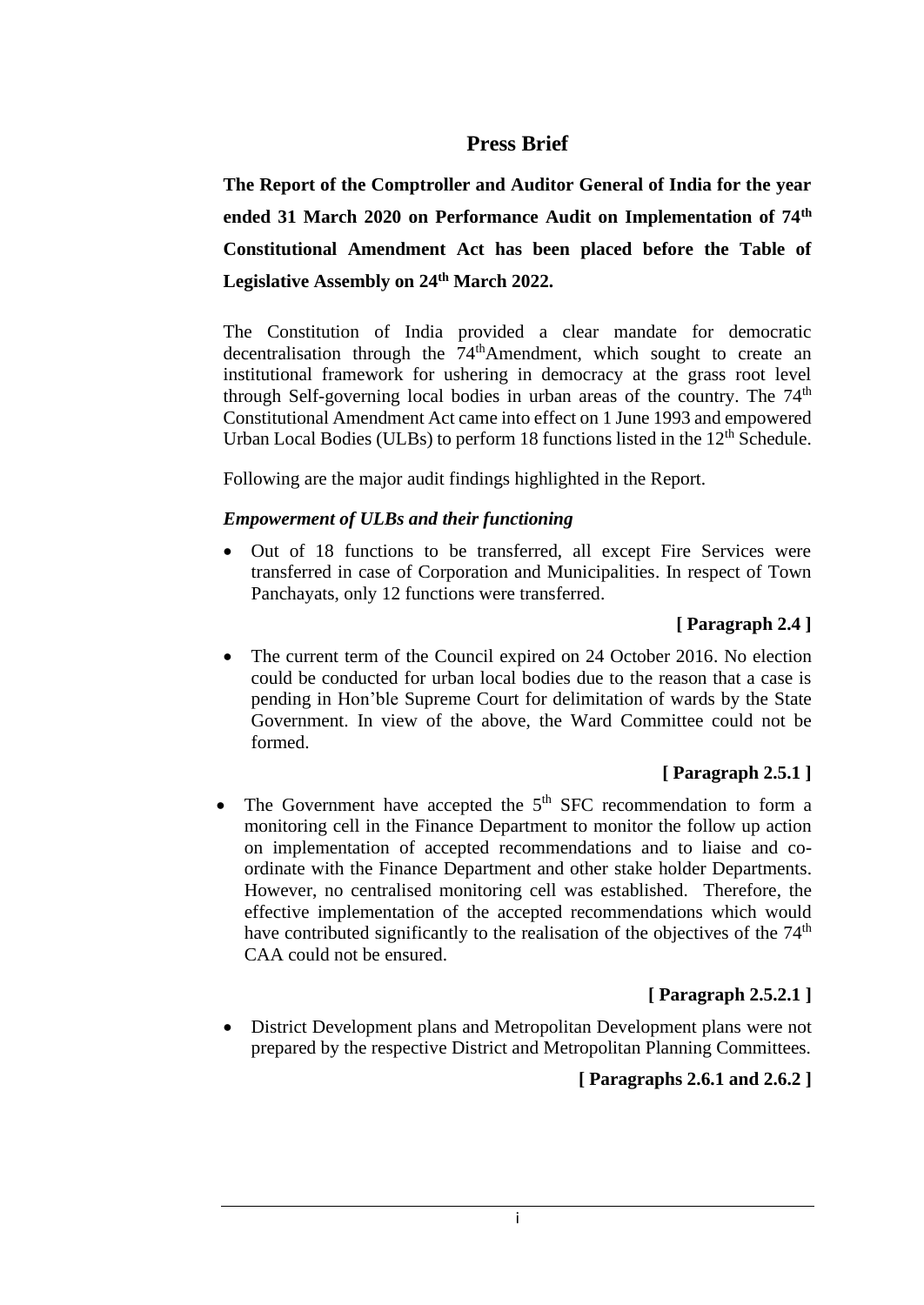### *Financial Management of ULBs*

- ULBs were largely dependent on fiscal transfers, which constituted about 40 *per cent* of their total revenue during the period 2015-16 to 2019-20.
- There was a shortfall of  $\bar{\tau}$  1,306.89 crore in fiscal transfers during the period 2015-16 to 2019-20 *vis-à-vis* the recommendations of the SFC.
- Entire allocation of performance grants from GoI for the year from 2017-18 to 2019-20 of  $\bar{\tau}$  1,323.60 crore was yet to be received.
- The non-acceptance of the property tax revision proposal resulted in overall decreased revenue of ULBs amounted to  $\bar{\tau}$  2,598.20 crore for five years from 2013 to 2018.

### **[ Paragraphs 2.8, 2.9.1, 2.10.2 and 2.12.1 ]**

• Due to withholding (2019) of general revision of property tax made during 2018 by the Government of Tamil Nadu, the ULBs were denied increased revenue to the tune of  $\bar{\mathfrak{c}}$  678.31 crore. While the Government accepted the SFC recommendation for compensation, the same was not done.

# **[ Paragraph 2.12.2 ]**

• Additional demand of property tax (every year) of  $\bar{\tau}$  103.91 crore calculated during remeasurement of properties could not be made due to incorrect circular.

### **[ Paragraph 2.12.3 ]**

There were accumulated arrears of property tax, vacant land tax, non-tax revenue, water tax, *etc.* to the tune of  $\bar{\xi}$  2,847.53 crore as on 31 March 2020.

# **[ Paragraph 2.15 ]**

• Establishment expenditure forms the major portion of the ULB's expenditure and indicates an increasing trend from 36 *per cent* in 2015-16 to 41.6 *per cent* in 2019-20. Expenditure incurred towards Programmes shows a decreasing trend and it has come down from 23.66 *per cent* in 2016-17 to just 15.25 *per cent* in 2019-20.

# **[ Paragraph 2.16 ]**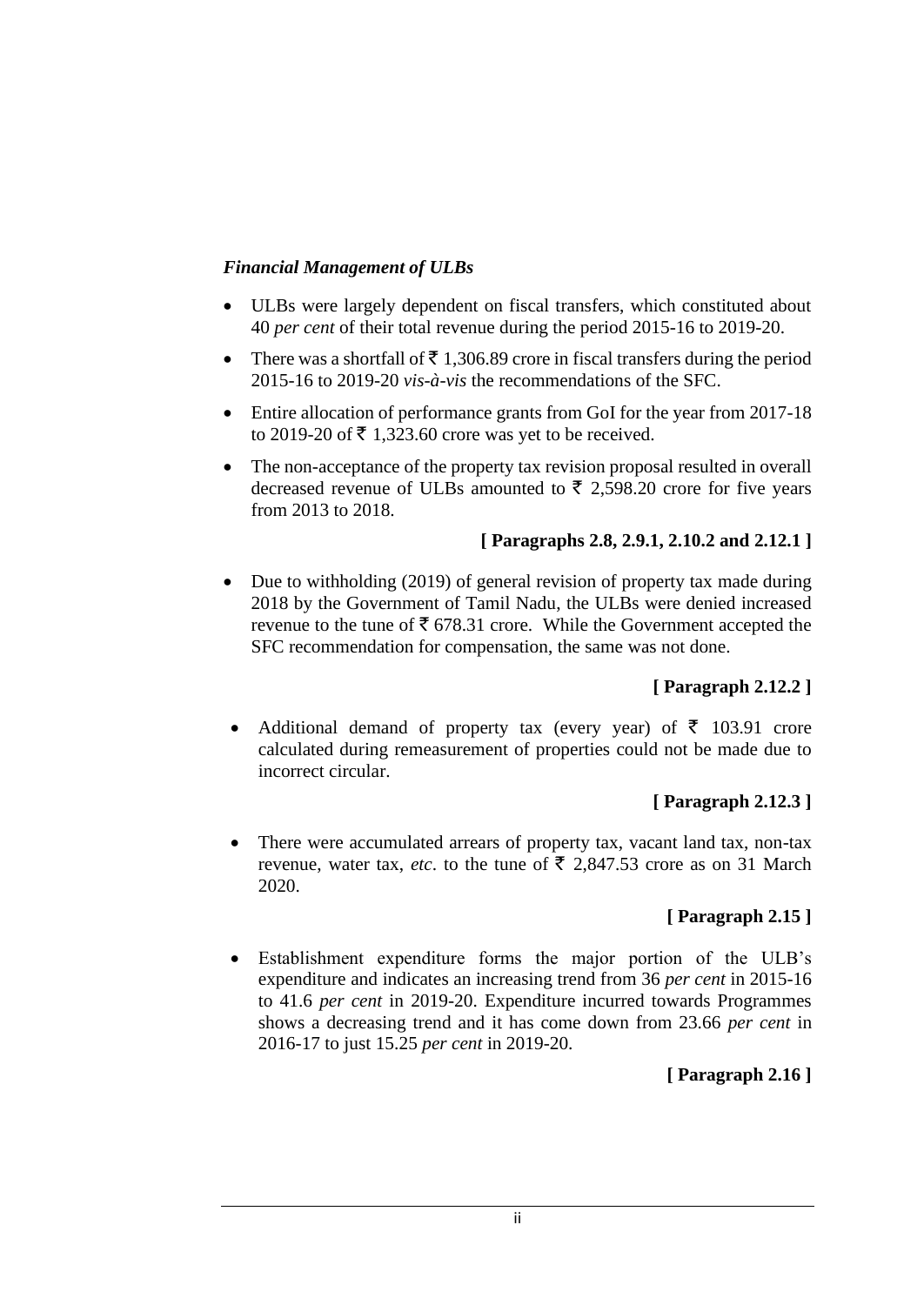- Analysis of financial data relating to 200 ULBs revealed that:
	- **Fiscal Autonomy:** Only 14 ULBs could show better financial augmentation and raise 70 *per cent* of their revenue from own resources.
	- **Self-reliance**: Only 43 ULBs are able to meet more than 70 *per cent* of their expenditure from their own source of revenue in 2018-19. The number of ULBs got reduced to 32 in 2019-20.
	- **Quality of expenditure**: Only 10 ULBs have shown better quality of expenditure and spent more than 70 *per cent* of their revenue expenditure on operation and maintenance in 2018-19. In 2019-20, this position increased to 16 ULBs. In the remaining ULBs, the expenditure was more on administrative and establishment expenditure.

# **[ Paragraph 2.19 ]**

• The ULBs raised  $\bar{\mathcal{F}}$  4,076.07 crore as loans during 2015-16 to 2019-20. Collection of 80 *per cent* of the Property Tax Arrears along with the timely availability of the Grants that are due to the ULB would have ensured sufficient availability of funds with the ULBs. This would have completely avoiding the ULBs from availing loans thus making the ULBs financially sound.

# **[ Paragraph 2.20 ]**

# *Role of Parastatals*

- Prior to 2011, ULBs received full Assigned Revenue in time. However, Government passed orders diverting 50 *per cent* of the Assigned revenue to TURIF for it to be used for laying of road based on empowered committee recommendations. Further, the remaining 50 *per cent* was disbursed to ULBs with a delay ranging between 08 and 30 months.
- In the period between 2015-16 and 2019-20, four out of 124 Municipalities and 140 out of 528 Town Panchayats did not get any benefit through TURIF as no fund was allotted and hence no road works has been undertaken in those ULBs under TURIF in the past five years, despite having a portion of their share in TURIF.

**[ Paragraph 3.3.1 ]**